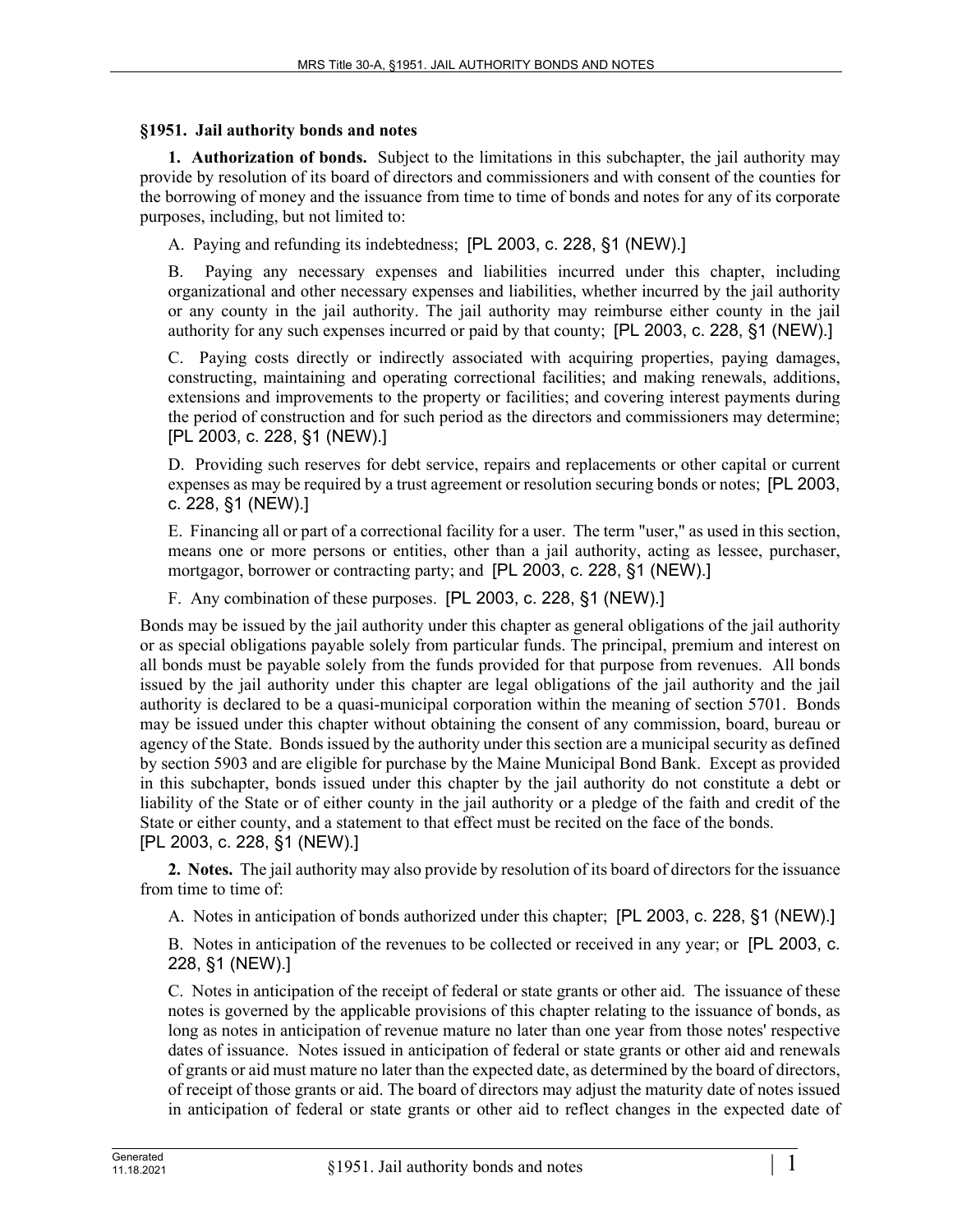receipt. Notes in anticipation of revenue issued to mature less than one year from dates of issuance of the notes may be renewed from time to time by the issuance of other notes, except that the period from the date of an original note to the maturity of any note issued to renew or pay the original note or the interest on the original note may not exceed one year. [PL 2003, c. 228, §1 (NEW).]

The jail authority may enter into agreements with the State Government or Federal Government, or any agency of either, or any county, corporation, commission or board authorized to grant or loan money or to otherwise assist in the financing of projects of the type that the jail authority is authorized to carry out. The jail authority may also accept grants and borrow money from the State Government or the Federal Government or any agency of either, or any county, corporation, commission or board authorized to grant or loan money as may be necessary or desirable to accomplish the purposes of the jail authority.

## [PL 2003, c. 228, §1 (NEW).]

**3. Maturity; interest; form; temporary bonds.** The bonds issued under this chapter must be dated, must mature at such time or times not exceeding 40 years from their date or dates of issuance and must bear interest at such rate or rates as may be determined by the board of directors or determined pursuant to a formula approved by the board of directors or by a 3rd party rate-setting agent selected by the board of directors. The bonds may be made redeemable before maturity, at the option of the jail authority, at such price or prices and under such terms and conditions as may be fixed by the board of directors prior to the issuance of the bonds. The board of directors shall determine the form of the bonds including any interest coupons to be attached, and the manner of execution of the bonds, and shall fix the denomination or denominations of the bonds and the place or places of payment of principal and interest, which may be at any financial institution having trust powers inside or outside the State. Bonds must be executed in the name of the jail authority by the manual or facsimile signature of such officer or officers as may be authorized in the resolution to execute the bonds, but at least one signature on each bond must be a manual signature. Coupons, if any, attached to the bonds must be executed with the facsimile signature of the officer or officers of the jail authority designated in the resolution. If an officer whose signature or facsimile signature appears on any bonds or coupons ceases to hold that office before the delivery of the bonds, the signature or its facsimile is valid and sufficient for all purposes, as if the officer had remained in office until the delivery.

Notwithstanding any other provisions of this chapter or any recitals in any bonds issued under this chapter, all such bonds are deemed to be negotiable instruments under the laws of this State. The bonds may be issued in coupon or registered form, or both, as the board of directors may determine, and provision may be made for the registration of any coupon bonds as to principal alone and as to both principal and interest, and for the reconversion into coupon bonds of any bonds registered as to both principal and interest. The board of directors may sell the bonds in the manner, either at public or private sale, and for such price as they may determine to be for the best interests of the jail authority. The proceeds of the bonds of each issue must be used solely for the purpose for which those bonds have been authorized and must be disbursed in such manner and under such restrictions as the board of directors may provide.

The resolution providing for the issuance of bonds, and any trust agreement securing the bonds, may contain such limitations upon the issuance of additional bonds as the board of directors may determine proper, and these additional bonds must be issued under such restrictions and limitations as may be prescribed by that resolution or trust agreement. Prior to the preparation of definitive bonds, the board of directors may, under like restrictions, issue interim receipts or temporary bonds, with or without coupons, exchangeable for definitive bonds when those bonds are executed and are available for delivery. The board of directors may provide for the replacement of any bond that is mutilated, destroyed or lost.

[PL 2003, c. 228, §1 (NEW).]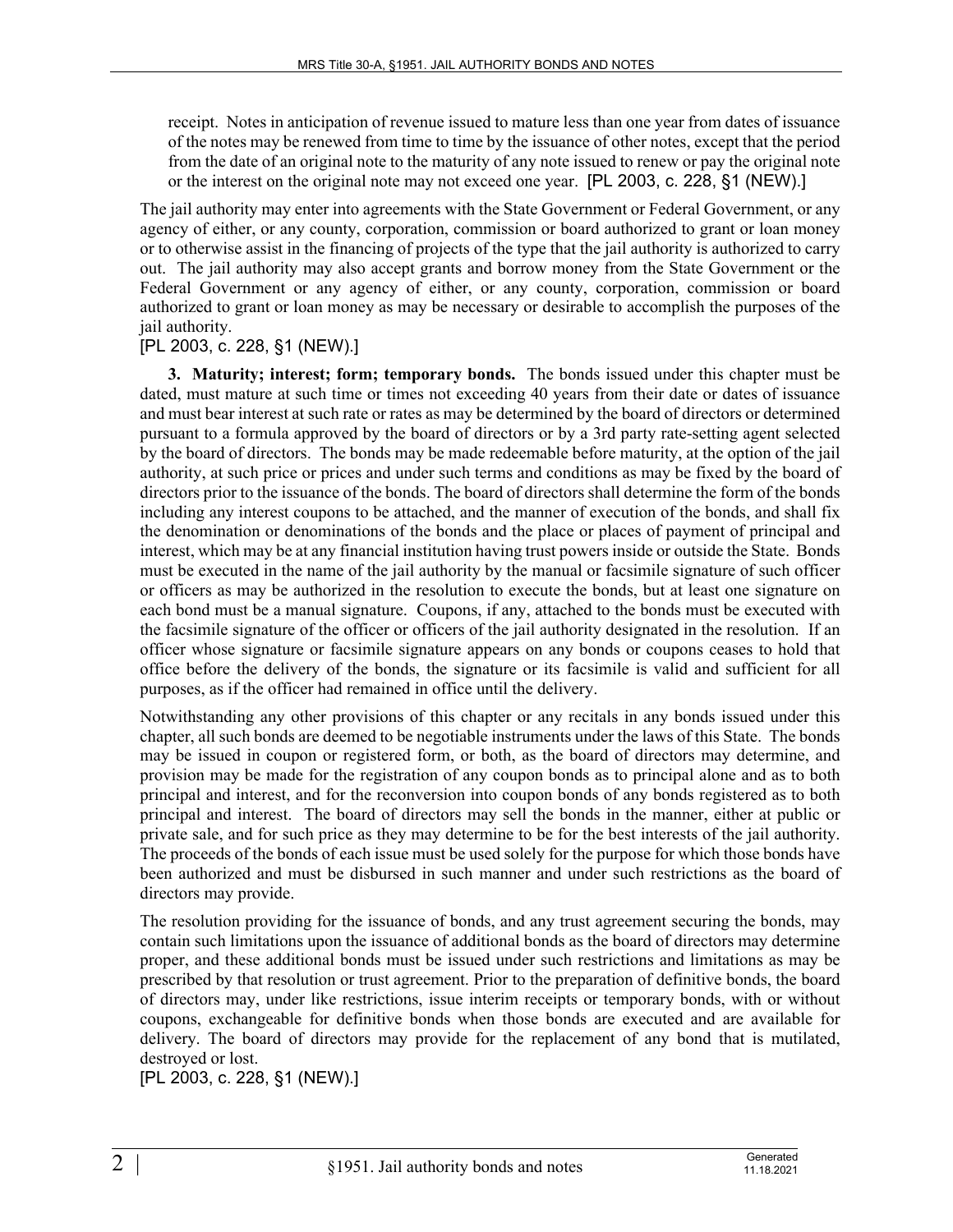**4. Pledges; covenants; trust agreement.** In the discretion of the board of directors, each or any issue of bonds may be secured by a trust agreement by and between the jail authority and a corporate trustee, which may be any financial institution having trust powers inside or outside the State.

The resolution of the directors authorizing the issuance of the bonds or the trust agreement may pledge or assign, in whole or in part, the revenues and other money held or to be received by the jail authority and any accounts and contracts or other rights to receive the revenues or money, whether existing or coming into existence and whether held or acquired by the jail authority and the proceeds of the bonds, and may convey or mortgage the multicounty jail or any other properties of the jail authority. The resolution may also contain provisions for protecting and enforcing the rights and remedies of the bondholders, including, but not limited to, covenants setting forth the duties of the jail authority and the board of directors in relation to the acquisition, construction, reconstruction, improvement, repair, maintenance, operation and insurance of the multicounty jail or any of the authority's other properties; the fixing and revising of rates, tolls, assessments, rents and transportation charges and other charges; the application of the proceeds of bonds; the custody, safeguarding and application of revenues; the defining of defaults and providing for remedies in the event of defaults, which may include the acceleration of maturities, the establishment of reserves and the making and amending of contracts. The resolution or trust agreement may set out the rights and remedies of the bondholders and of the trustee, if any, and may restrict the individual right of action by bondholders as is customary in trust agreements or trust indentures securing bonds or debentures of corporations. The resolution or trust agreement may contain such other provisions as the board of directors may determine reasonable and proper for the security of the bondholders, including means by which the resolution or trust agreement may be amended.

All expenses incurred in carrying out the resolution or trust agreement may be treated as a part of the cost of operation. The pledge by any such resolution or trust agreement is valid and binding and is deemed continuously perfected for the purposes of the Uniform Commercial Code from the time when the pledge is made. All revenues, money, rights and proceeds so pledged and received by the jail authority are immediately subject to the lien of the pledge without any physical delivery or segregation or further action under the Uniform Commercial Code or otherwise, and the lien of the pledge is valid and binding as against all parties having claims of any kind in tort, contract or otherwise against the jail authority irrespective of whether those parties have notice of the lien of the pledge.

The resolution authorizing the issuance of bonds under this chapter, or any trust agreement securing those bonds, may provide that all or a sufficient amount of revenues and assessments, after providing for the payment of the cost of repair, maintenance and operation and reserves for the cost of repair, maintenance and operation as may be provided in the resolution or trust agreement, must be set aside at such regular intervals as may be provided in the resolution or trust agreement and deposited in the credit of a fund for the payment of the interest on and the principal of bonds issued under this chapter as the bonds become due, and the redemption price or purchase price of bonds retired by call or purchase. The use and disposition of money in or to the credit of the fund is subject to such regulations as may be provided in the resolution authorizing the issuance of the bonds or in the trust agreement securing the bonds and, except as may otherwise be provided in the resolution or trust agreement, the fund is a fund for the benefit of all bonds without distinction or priority of one over another. [PL 2003, c. 228, §1 (NEW).]

**5. Trust funds.** All money set aside for payment of the bonds, or other purposes pursuant to the provisions of any trust agreement securing the bonds, is deemed to be a trust fund to be held and applied as provided by the trust agreement; except that investment or deposit of those funds is subject to the provisions applicable to municipal funds under chapter 223, subchapter 3‑A. The resolution authorizing the issuance of bonds or the trust agreement securing the bonds must provide that any officer of a bank or trust company or other financial institution or fiscal agent to which money is paid shall act as trustee of the money and shall hold and apply the money for the purposes pursuant to this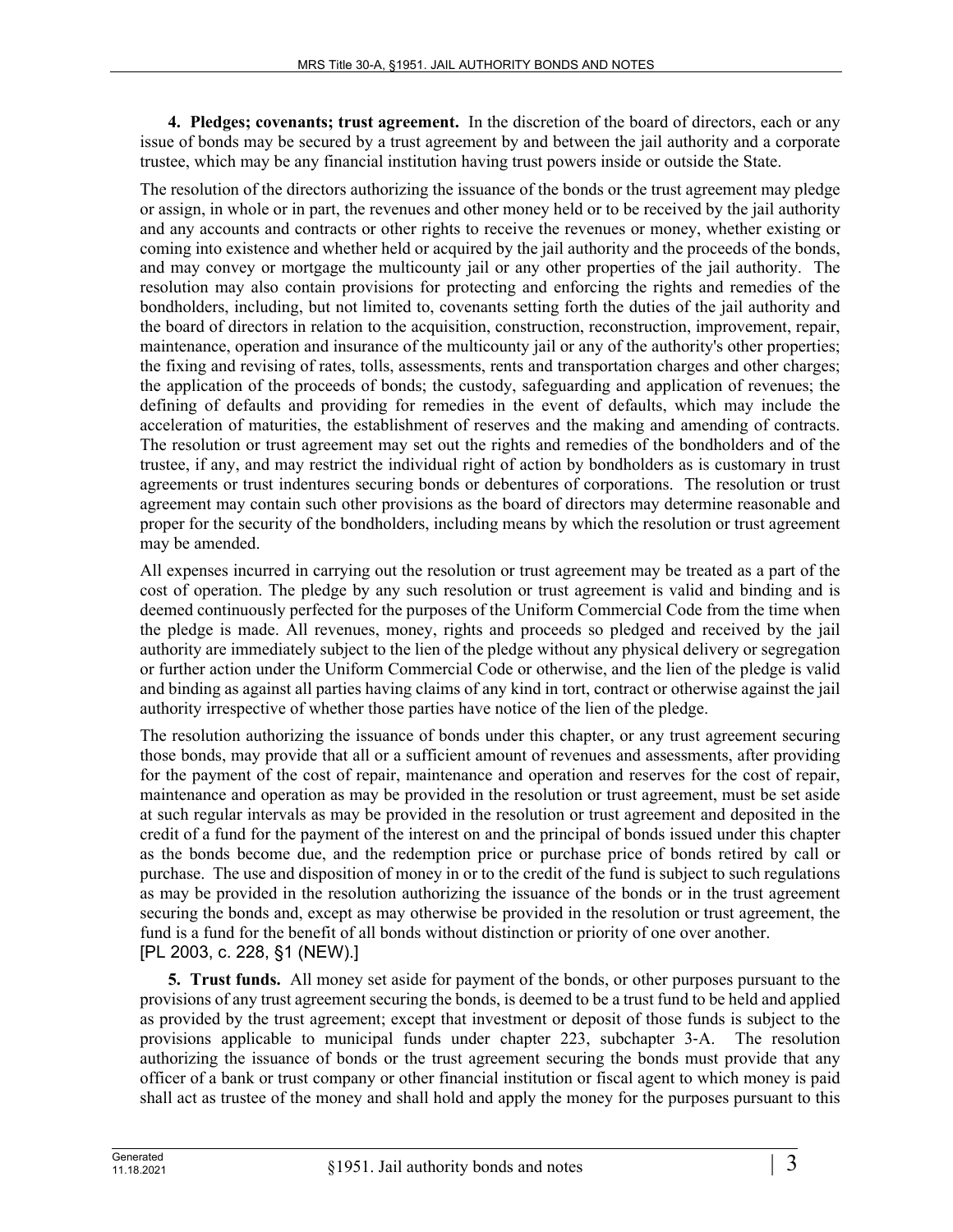subsection, subject to any regulations as may be provided in the resolution or trust agreement or as may be required by this chapter.

[PL 2003, c. 228, §1 (NEW).]

**6. Remedies.** Any holder of bonds issued under this chapter or of any of the coupons attached to those bonds, and the trustee under any trust agreement, except to the extent the rights given may be restricted by the resolution authorizing the issuance of those bonds or trust agreement, may, either at law or in equity, by suit, action, mandamus or other proceeding, including proceedings for the appointment of a receiver to take possession and control of the properties of the jail authority, protect and enforce any and all rights under the laws of the State or granted under this chapter or under the resolution or trust agreement. A holder of bonds or a trustee may enforce and compel the performance of all duties required by this chapter or by the resolution or trust agreement to be performed by the jail authority or by any officer of the jail authority, including the fixing, charging and collecting of rates, fees and charges for the use of or for the services and facilities furnished by the jail authority, or if applicable, the making of any assessments against the counties under section 1952. [PL 2003, c. 228, §1 (NEW).]

**7. Refunding bonds.** The jail authority formed under this chapter by resolution of its board of directors without consent of either county may issue refunding bonds for the purpose of paying any of its bonds at maturity or upon acceleration of maturity or redemption of those bonds. The refunding bonds may be issued at such time prior to the maturity or redemption of the refunded bonds as the board of directors determines to be in the public interest. The refunding bonds may be issued in sufficient amounts to pay or provide the principal of the bonds being refunded, together with any redemption premium on the bonds, any interest accrued or to accrue to the date of payment of those bonds, the expenses of issuance of the refunding bonds, the expenses of redeeming the bonds being refunded and such reserves for debt service or other capital or current expenses from the proceeds of the refunding bonds as may be required by the trust agreement or resolution securing bonds. The issuance of refunding bonds, the maturities and other details of the issuance of refunding bonds, the security for the issuance of refunding bonds, the rights of the holders of the issuance of refunding bonds and the rights, duties and obligations of the jail authority in respect of the same is governed by the applicable provisions of this chapter relating to the issuance of bonds.

[PL 2003, c. 228, §1 (NEW).]

**8. Tax exemption.** All bonds, notes or other evidences of indebtedness issued under this chapter, and their transfer and the income from bonds, notes or other evidences of indebtedness, including any profit made on the sale of bonds, notes or other evidences of indebtedness, are at all times free from taxation inside the State.

## [PL 2003, c. 228, §1 (NEW).]

**9. Bonds declared legal investments.** Bonds and notes issued by the jail authority under this chapter are securities in which: all public officers and public bodies of the State and its political subdivisions; all insurance companies and associations and other persons carrying on an insurance business; trust companies, banks, bankers, banking associations, savings banks and savings associations, including savings and loan associations, credit unions, building and loan associations, investment companies, executors, administrators, trustees and other fiduciaries of pension, profitsharing, retirement funds; other persons carrying on a banking business; and all other persons who are now, or may be, authorized to invest in bonds or other obligations of the State, may properly and legally invest funds, including capital in their control or belonging to them. The bonds and notes are made securities that may properly and legally be deposited with and received by any state, municipal or public officer, or any agency or political subdivision of the State, for any purpose for which the deposit of bonds or other obligations of the State is now or may be authorized by law.

[PL 2003, c. 228, §1 (NEW).]